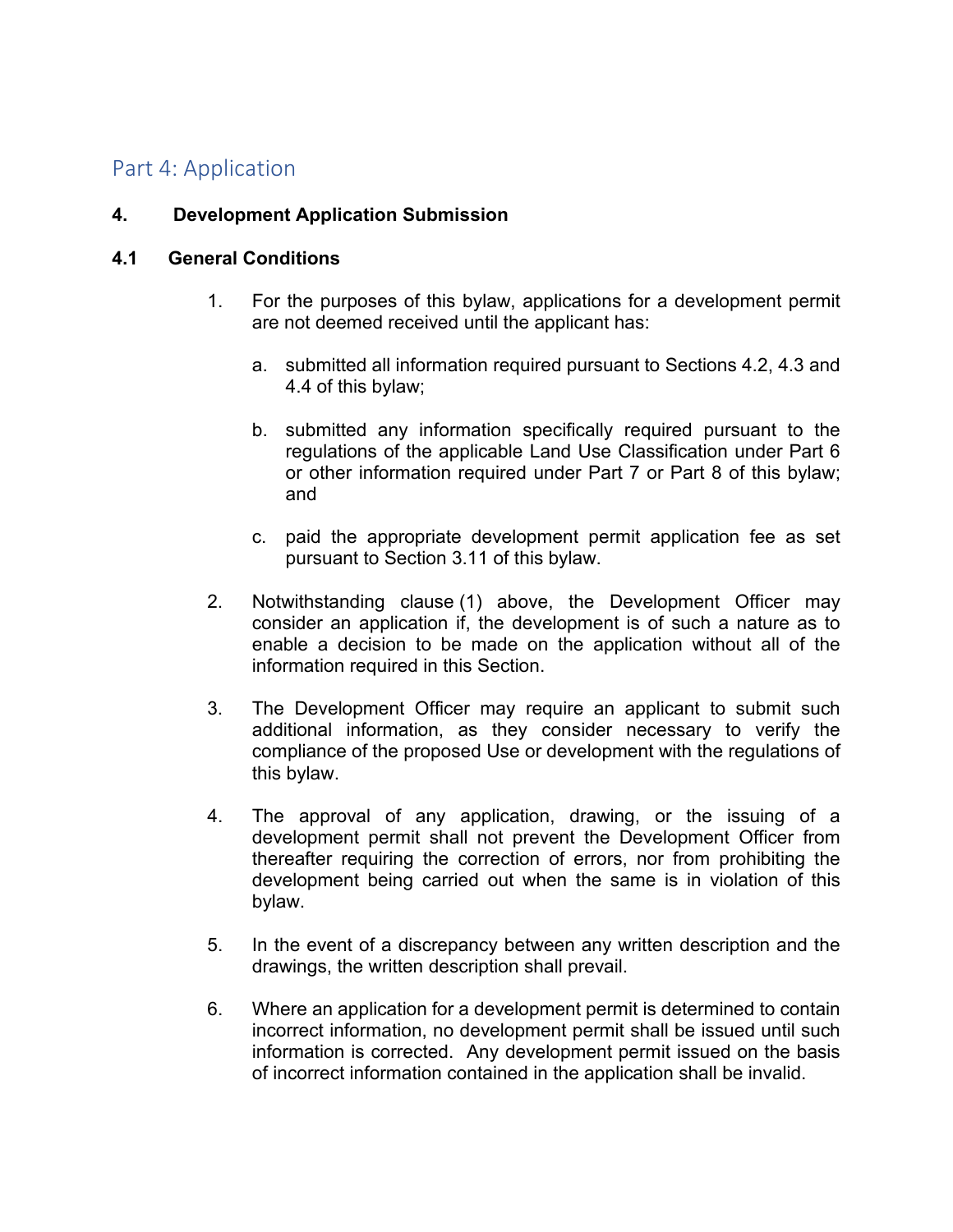7. Unless otherwise specified in this bylaw, all drawings submitted shall be drawn on substantial standard drafting material or submitted electronically to a scale of not less than 1:100 or such other scale as the Development Officer may approve, and shall be fully dimensioned, accurately figured, explicit and complete.

#### **4.2 Development Permit Applications**

- 1. An application for a development permit shall be accurately completed and be submitted either on the appropriate form or in an electronic format satisfactory to the Development Officer and include:
	- a. the municipal address of the site;
	- b. a legal description of the site on which the proposed development is proposed to occur;
	- c. the property owner's name, address, daytime phone number, and if applicable, fax number, cell phone number and email address;
	- d. the applicant's name, address, daytime phone number, interest in the proposed development, and if applicable, fax number, cell phone number and email address;
	- e. the owner's signature or a letter authorizing the applicant to apply for the proposed development;
	- f. the applicant's signature;
	- g. payment of the prescribed application fee;
	- h. the existing use(s) of the site;
	- i. the proposed use(s) pursuant to the application;
	- j. the Land Use Classification of the subject site;
	- k. the estimated market value of the proposed development;
	- l. and for permit applications other than a change in use class of an existing structure the applicant must include a detailed site plan, to the satisfaction of the Development Officer showing any or all of the following:
		- i. the north point;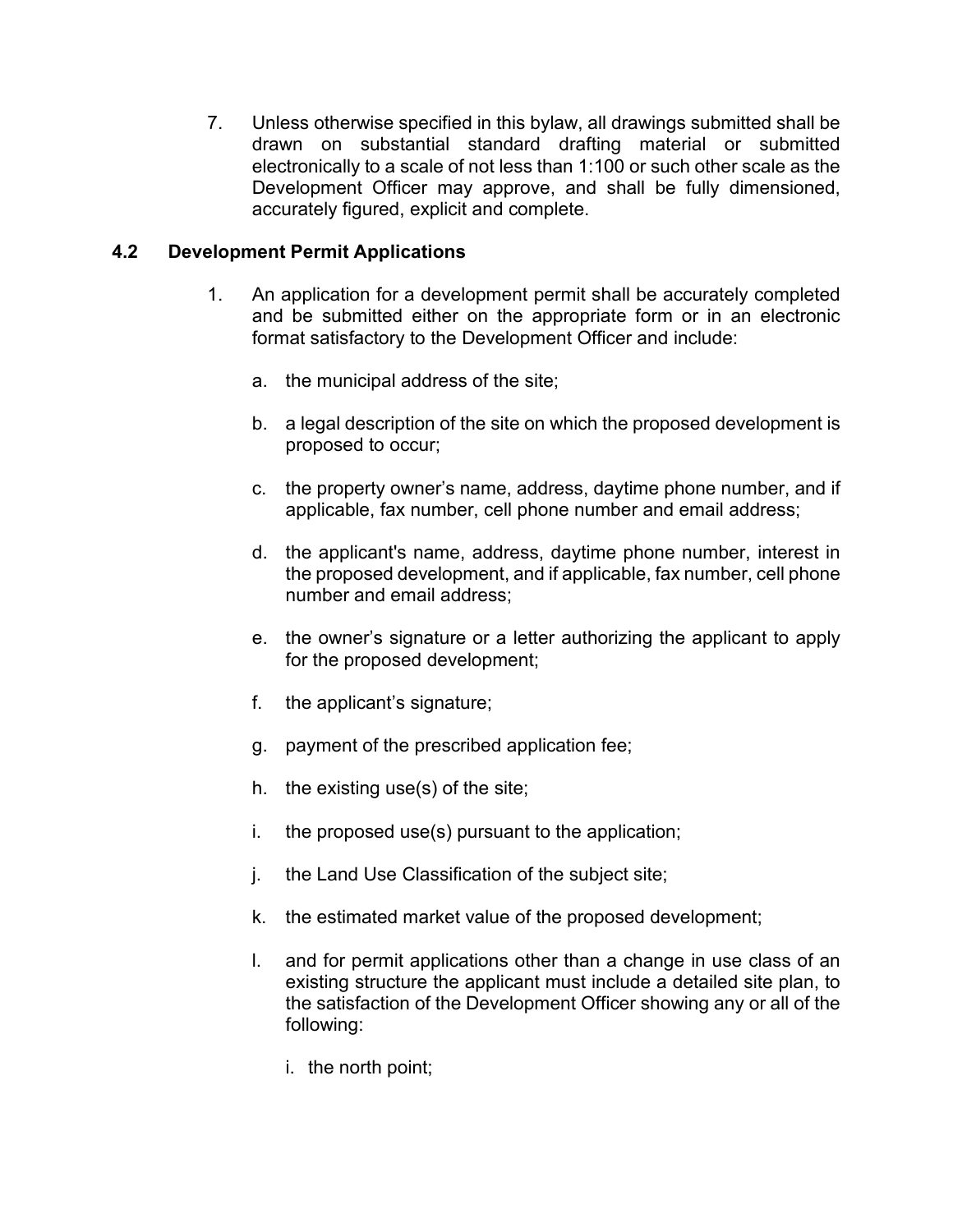- ii. the scale of the plan;
- iii. the legal description of the site;
- iv. the location of all easements registered on the site;
- v. the location of any existing structures on the site;
- vi. the location of the proposed development relative to the boundaries of the site;
- vii. the location, grade elevations, and style of existing and proposed curbs, sidewalks and medians on or adjacent to the site;
- viii. the grades and location of the adjacent streets and lanes;
- ix. the floor area of the proposed development, in square metres;
- x. the site area, in square metres;
- xi. the area of the site covered by buildings, in square metres;
- xii. the height of the proposed development, in metres;
- xiii. the number of floors or storeys of the proposed development;
- xiv. the proposed finish floor elevation(s);
- xv. the proposed finish grade elevations, at each corner of the building, each corner of the lot, and at points along the property lines where direction of surface drainage flow changes and drainage direction;
- xvi. the proposed bottom of footing grade elevation;
- xvii.the approved neighbourhood geodetic grade elevations for the site;
- xviii.the general location of all exiting water service, sanitary sewer service, and storm sewer service connections to the site;
- xix. the location of any proposed new water service, sanitary sewer service, and storm sewer service connections to the site;
- xx. the distance to the nearest fire hydrant to the site;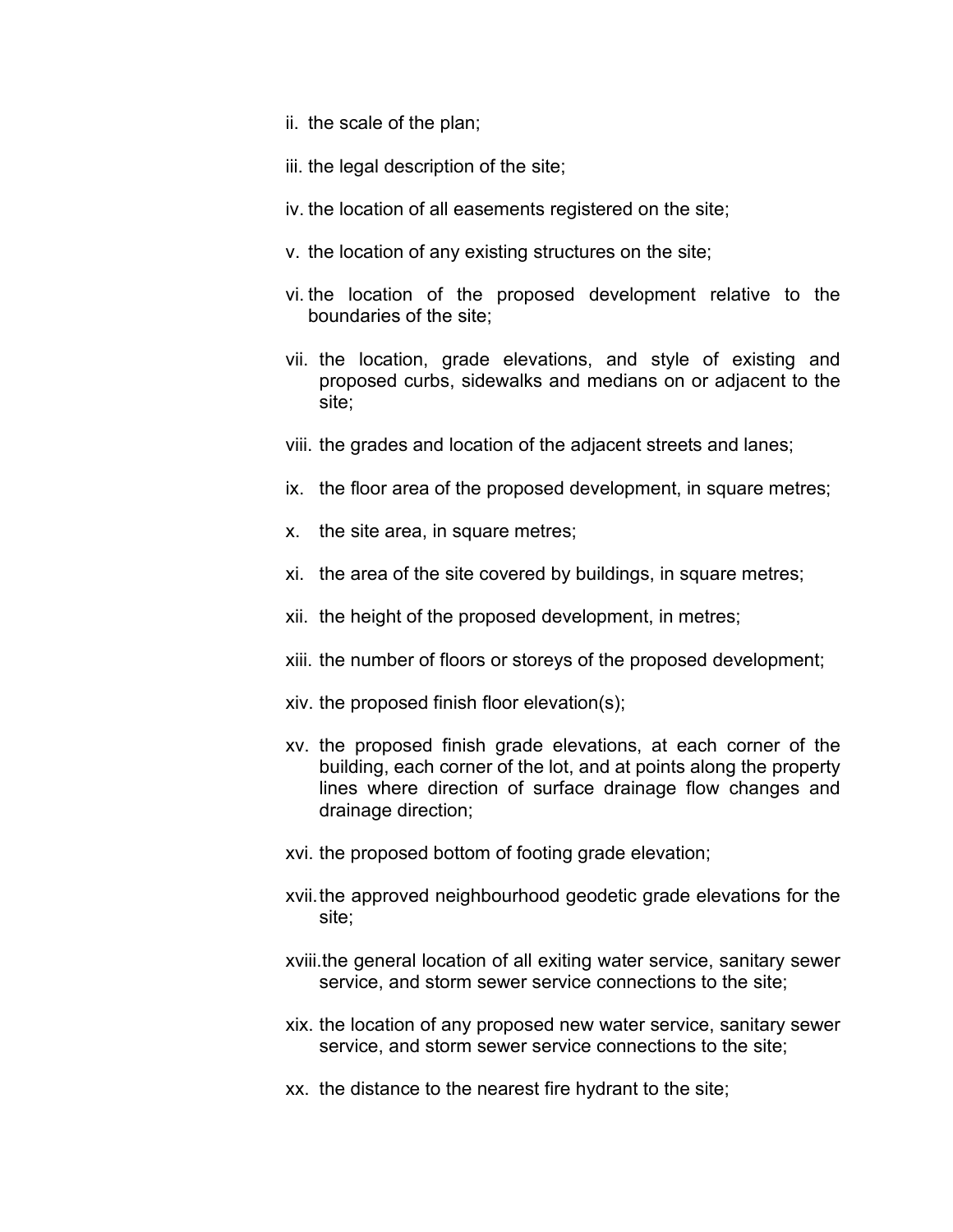xxi. the location of any existing boulevard trees adjacent to the site;

xxii.the location of all existing and proposed driveways;

xxiii.the on site parking and loading requirement calculations;

xxiv. the location and grade elevations of all proposed on site parking and loading facilities;

xxv.the location of commercial garbage container placement areas.

xxvi. two set of plans or electronic submission of plans satisfactory to the Development Officer showing floor plans, building elevations and if deemed required by the Development Officer a perspective relationship of the proposed development to the adjacent buildings;

xxvii. a plan showing fire routes and lanes;

- 2. For comprehensive developments, if deemed necessary by the Development Officer, the applicant may be required to submit some or all of the following each completed by an appropriate professional:
	- a. a Traffic Impact Assessment Study;
	- b. a Storm Water Management Plan;
	- c. an Environmental Impact Assessment;
	- d. an Environmental Report;
	- e. a Topographical Survey;
	- f. a Geotechnical Engineering Report;
	- g. a Detailed Site Landscaping Plan;
	- h. a Utility Impact Assessment; and/or,
	- i. any other pertinent information or tests required by the Development Officer respecting the site or other lands in the vicinity.
- 3. Applications for Cannabis Retail uses must be accompanied by: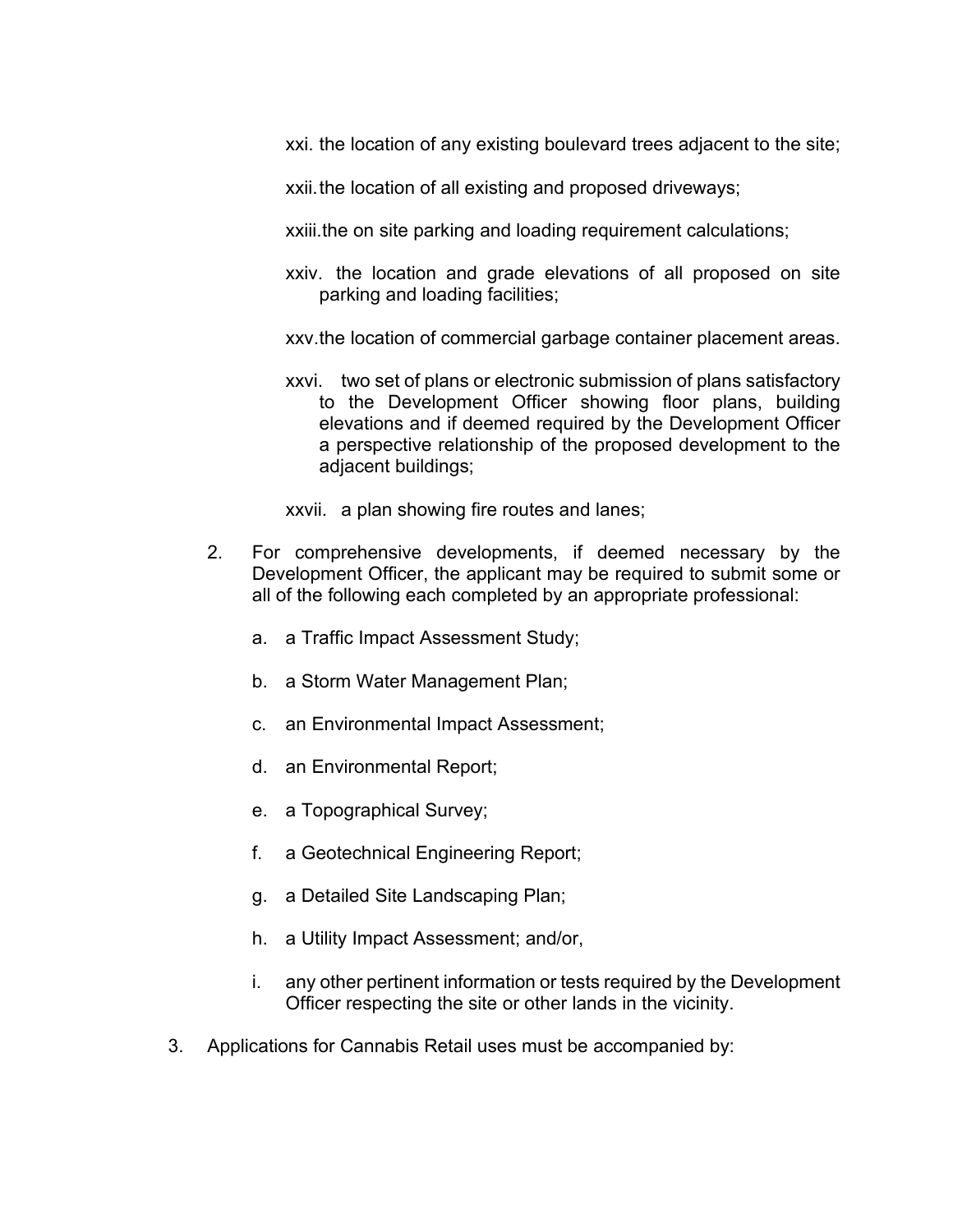- a. Proof of compliance with the Cannabis Retail Specific Use Regulation 8.33; and
- b. Proof of an application to the Alberta Gaming and Liquor Commission (AGLC).

# **4.3 Discretionary Use Permits**

- 1. In addition to the information required in Section 4.2, for development applications for a use(s) listed in the District Regulations as a Discretionary Use, other than a building style, the applicant shall include a letter clearly describing the nature of the proposed use(s) in order to determine proper classification.
- 2. In addition to the information required in Section 4.2, for development applications for requiring a variance to be issued the applicant shall provide a letter requesting the Development Officer to consider the variance including the reasons the applicant feels the requested variance is suited to the site; and, photographs, as evidence, of adjacent properties.

# **4.4 Sign Development Permit Applications**

- 1. Applications for all signs shall include the following information in duplicate and the appropriate application form shall be fully and accurately completed:
	- a. the municipal address of the land or building where the sign is to be erected, if any;
	- b. the legal description of the land on which the proposed sign is to be erected;
	- c. the zoning classification of the land on which the proposed sign is to be erected;
	- d. the applicant's name, address, telephone number and interest in the land;
	- e. the landowners name, address, telephone number;
	- f. the name of the advertised business or development where the sign is to be erected;
	- g. whether the development where the sign is to be erected is a single occupancy or multiple occupancy development;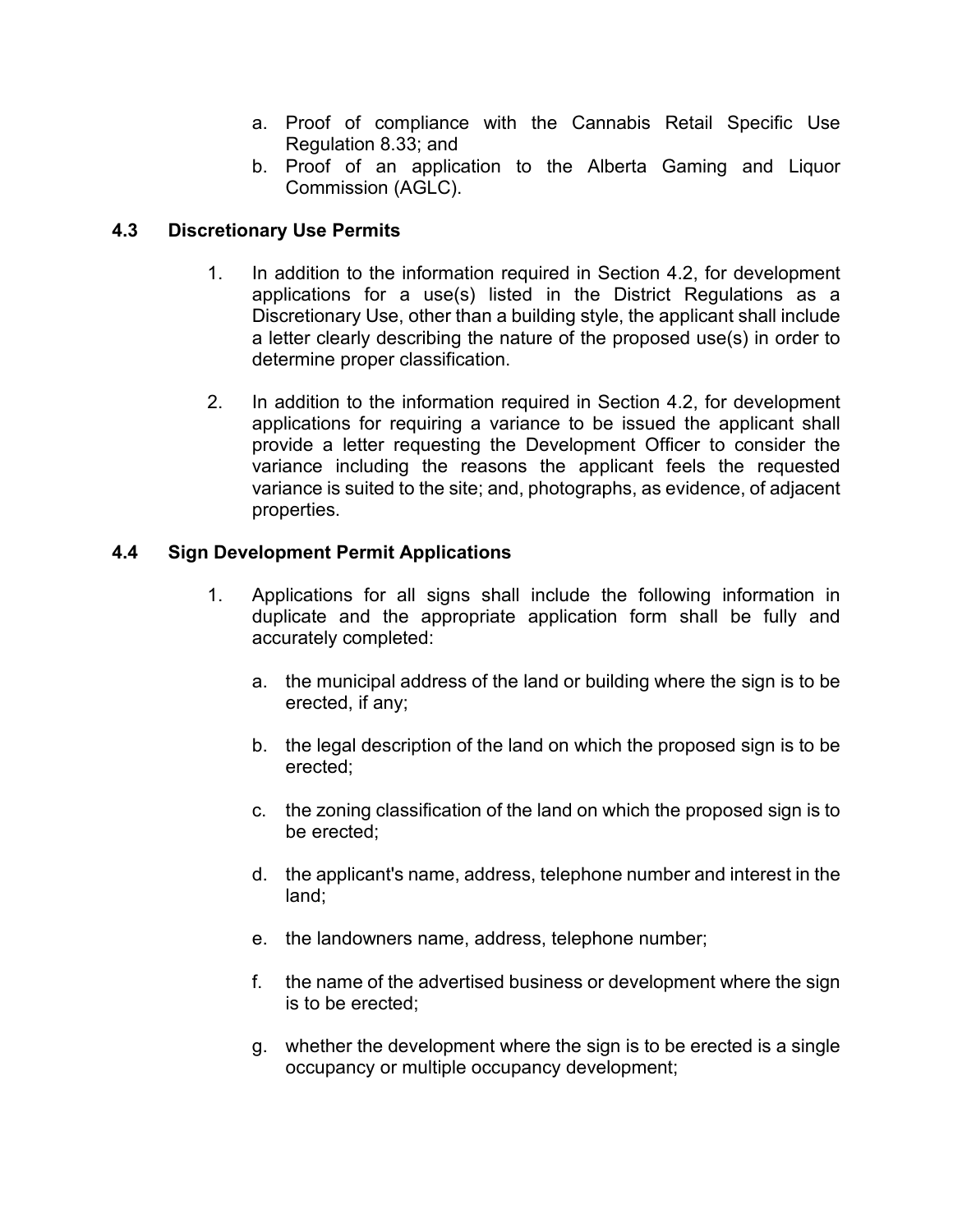- h. a letter from the owner of the property on which the sign is to be erected, or their agent, authorizing the applicant's sign development application;
- i. the name of the company the sign is to be installed or erected by;
- j. the party responsible for compliance with the regulations;
- k. the type of sign as defined in these regulations;
- l. the detailed dimensions of the sign;
- m. the wording to be placed on the sign;
- n. the distances from all roads, intersections, driveways, property lines and other signs;
- o. and if deemed required by the Development Authority, detailed site plans showing:
	- i. the overall dimensions of the sign, including all sign boxes and cabinets;
	- ii. a description or illustration of the copy to be displayed on the sign;
	- iii. the method of illumination (if any), including the use of animation;
	- iv. the materials from which the sign is to be constructed;
	- v. the method used to support the sign;
	- vi. the dimensions of any changeable copy panels;
	- vii. any rotating parts of the sign;
	- viii. the total height of the sign above grade; and
- 2. Applications for off-site freestanding signs shall include the following additional information:
	- a. a photograph that shows the entire frontage of the site where the sign is proposed; and
	- b. a site plan showing: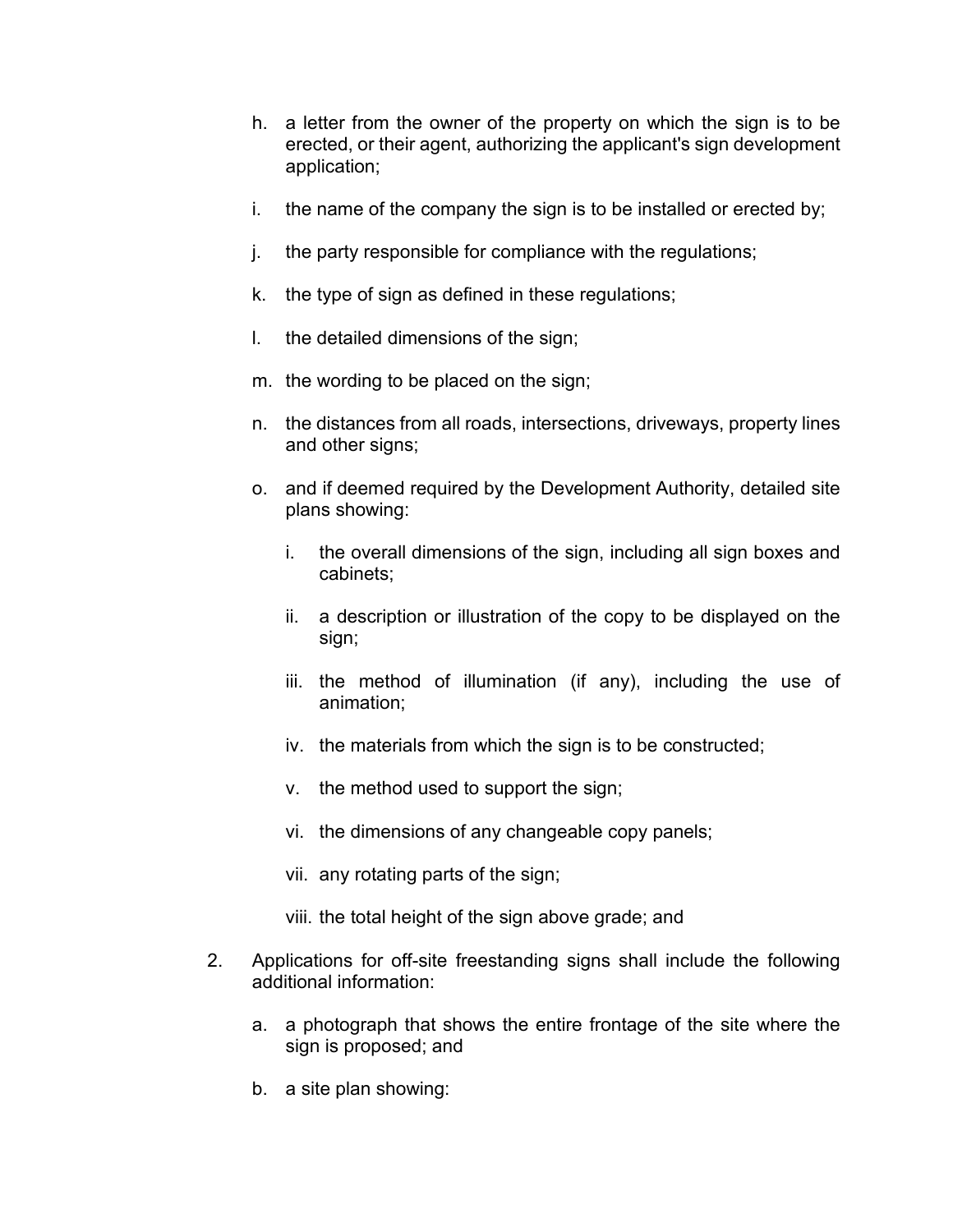- i. a north arrow;
- ii. the curb line, property line and location of any existing or proposed buildings;
- iii. the perpendicular distance from curb line to property line;
- iv. the perpendicular distance from property line to building;
- v. the location of the proposed sign on the site;
- vi. the location of any existing freestanding signs on the site, and whether such sign shall be replaced by the proposed sign;
- vii. the length of the frontage of the site where the sign is to be erected;
- viii. the horizontal separation distance between the proposed sign and other freestanding signs located on the site; and
- ix. for off-site signs, the horizontal distance from the proposed sign to the nearest existing off-site sign.

#### **4.5 Decisions**

#### **4.5.1 Conditions Attached to Development Permit**

- 1. The Development Officer may only impose conditions on the approval of a permitted development if the power to do so is clearly specified elsewhere in this bylaw. Nothing in this Section prevents a Development Officer from identifying on the development permit certain sections of this bylaw that the applicant would have to comply with in any event.
- 2. If an applicant applies for a development permit for a structure or a use that is intended to be temporary or that is inherently temporary, the Development Officer may impose conditions limiting the duration of the validity of the development permit. The Development Officer may exercise this power to add conditions to permitted and discretionary uses.
- 3. The Development Officer may, with respect to a discretionary development or a development in a Direct Control Provision, impose such conditions, as they deem appropriate, having regard to the regulations of this bylaw and the provisions of any Statutory Plan.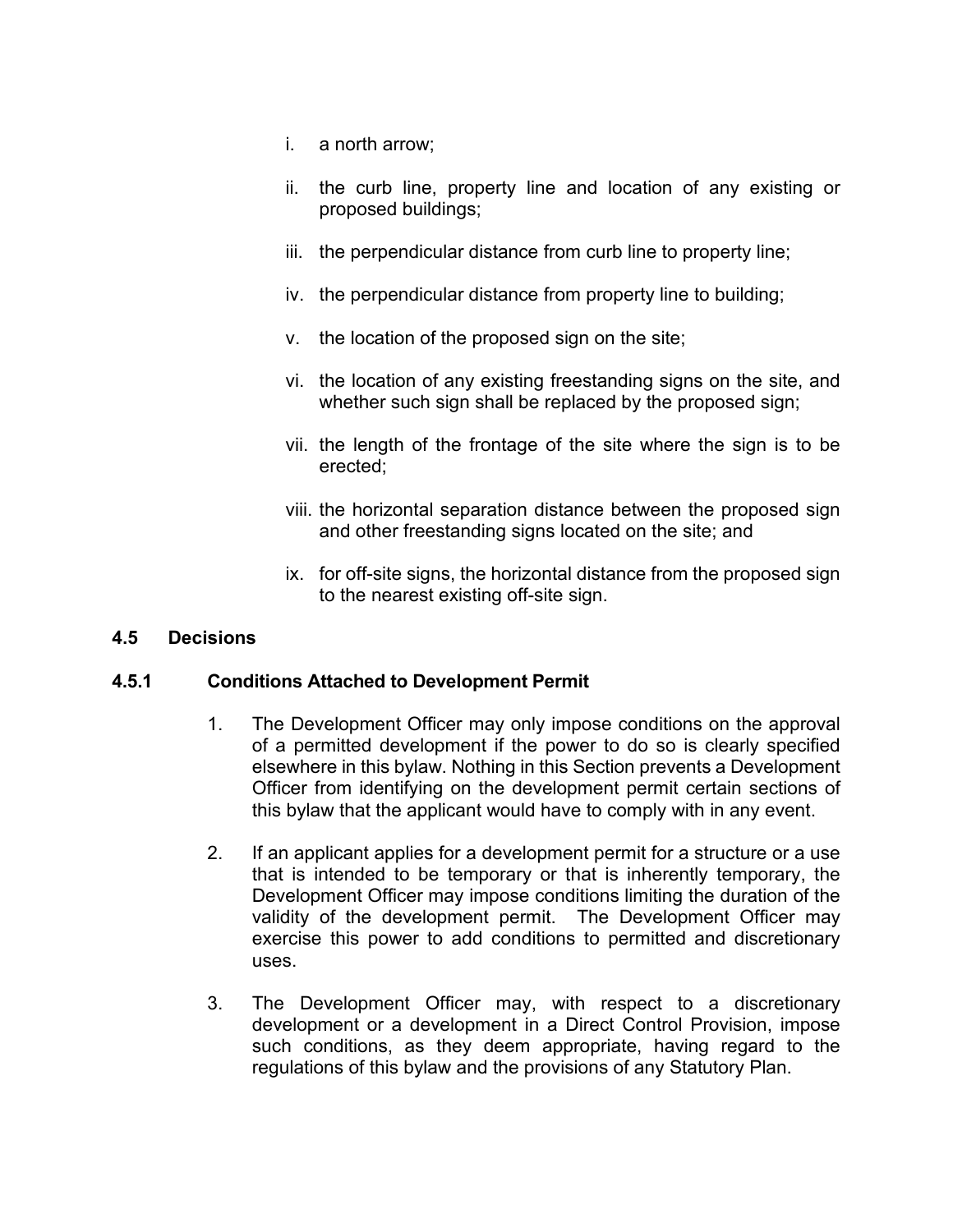- 4. The Development Officer may, as a condition of issuing a development permit, require the applicant to make satisfactory arrangements for the supply of water, electric power, sewer service, vehicular and pedestrian access, or any of them, including payment of the costs of installation or constructing any such utility or facility by the applicant.
- 5. The Development Officer may, as a condition of issuing a development permit require that an applicant enter into an agreement, which shall be attached to and form part of such development permit, to do all or any of the following:
	- a. to construct, or pay for the construction of, a public roadway required to give access to the development;
	- b. to construct or pay for the construction of:
		- i. a pedestrian walkway system to serve the development; or
		- ii. pedestrian walkways that will connect the pedestrian walkway system serving the development with a pedestrian walkway system that serves, or is proposed to serve, an adjacent development, or both;
	- c. to specify the location and number of vehicular and pedestrian access points to sites from public roadways;
	- d. to install, or pay for the installation of, utilities that are necessary to serve the development;
	- e. to construct or pay for the construction of, off-street or other parking facilities, or loading and unloading facilities; or
	- f. to repair or reinstate, or to pay for the repair or reinstatement, to original condition, any street furniture, curbing, sidewalk, boulevard landscaping and tree planting which may be damaged or destroyed or otherwise harmed by development or building operations upon the site.
- 6. The Development Officer may, as a condition of issuing a development permit, require that an applicant enter into an agreement in a form satisfactory to the City, to pay an off-site levy or redevelopment levy, or both, imposed by a bylaw pursuant to the Act.
- 7. If an applicant applies for a development permit for a structure that encroaches on City owned property, the Development Officer may impose conditions requiring the applicant to mitigate the impact of the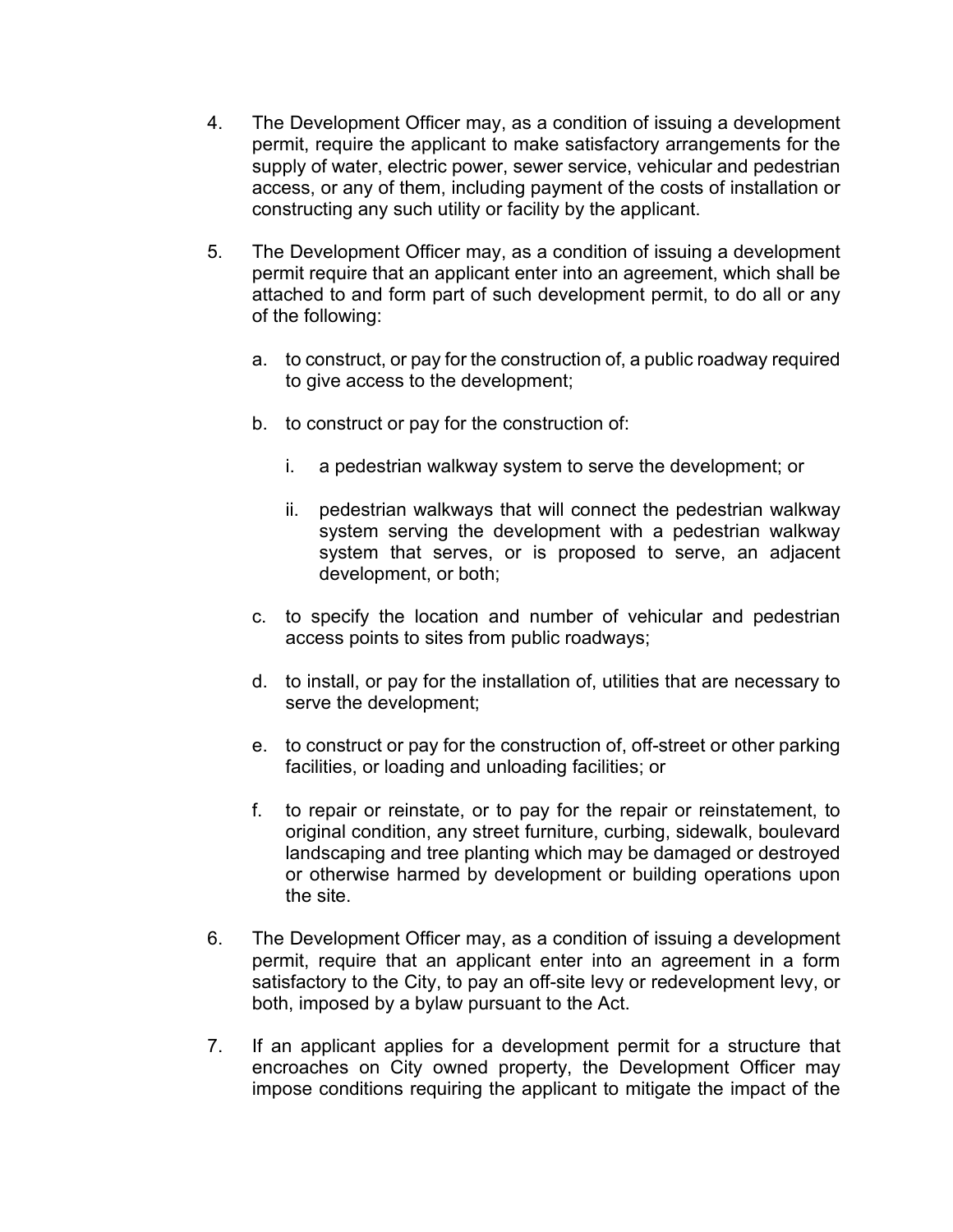encroachment, including compensation, indemnities, insurance and a duty to remove the encroaching structure on receipt of notice. If the Development Officer does not impose such a condition on an encroaching structure, this shall not be construed as granting the applicant a right to encroach and the applicant may require a separate encroachment agreement.

- 8. The Development Officer may require any agreement entered into pursuant to clauses (4) and (5) above to be filed against the title to the site at the Land Titles Office.
- 9. Proof of an application to the Alberta Gaming and Liquor Commission (AGLC).

#### **4.5.2 Deemed Refusals**

- 1. An application for a development permit is, at the option of the applicant, deemed to be refused if the decision of the Development Officer has not been made within forty (40) days of the receipt of the application unless the applicant has entered into an agreement with the Development Officer to extend the forty (40) day period.
- 2. The applicant may request confirmation in writing from the Development Officer that their application has been received.
- 3. If a subdivision authority fails or refuses to make a decision on an application for subdivision approval within the time prescribed in the subdivision and development regulations, the applicant may, within fourteen (14) days after the expiration of the time frame prescribed;
	- a. treat the application as refused and appeal it in accordance with Part 5; or,
	- b. enter into an agreement with the subdivision authority to extend the time prescribed in the subdivision and development regulations.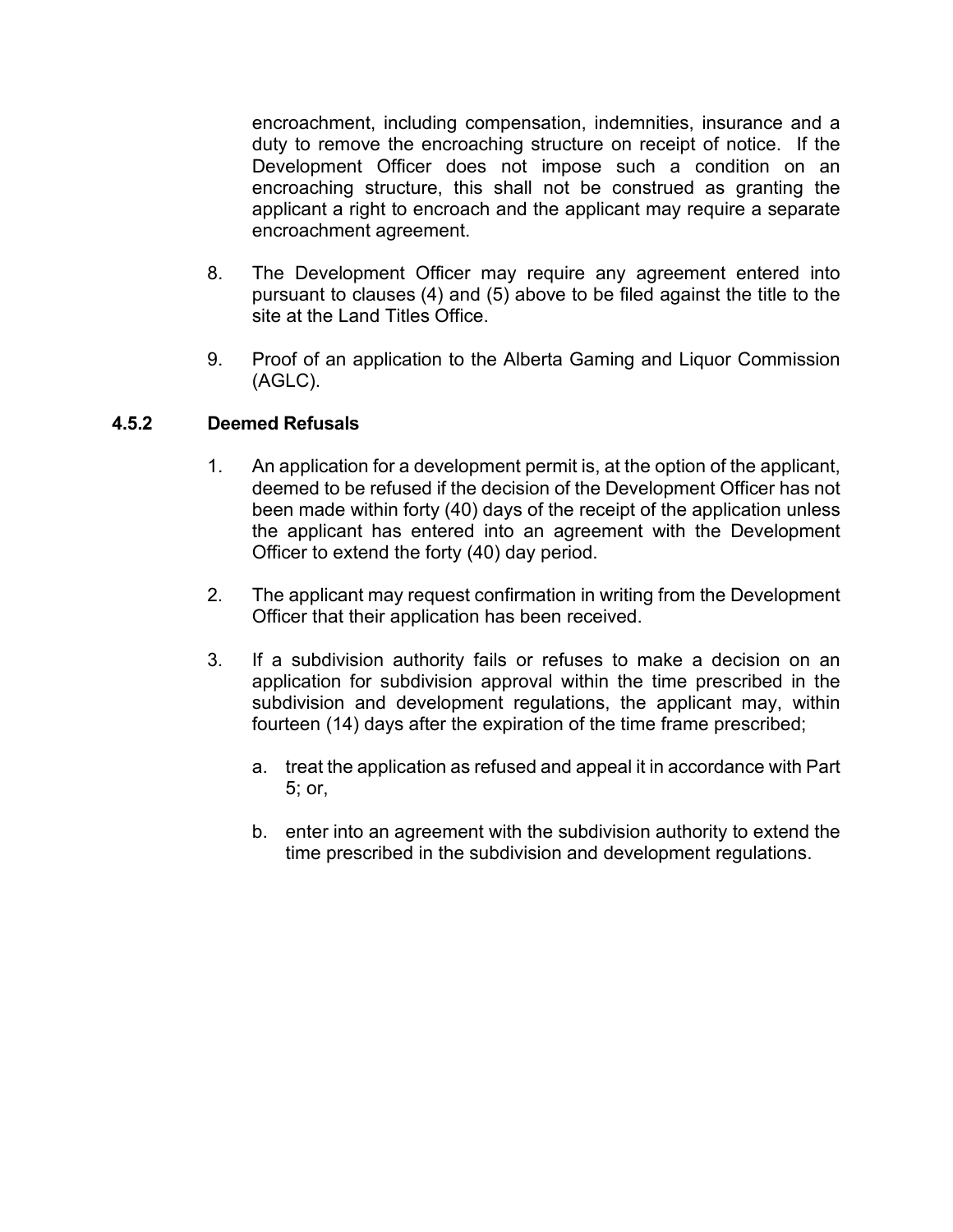# **4.5.3 Validity of Development Permit**

*General Provisions*

- 1. When an application for a development permit has been approved by the Development Officer, the development permit shall not be valid unless and until:
	- a. any conditions of approval have been fulfilled; and
	- b. no notice of appeal from such approval has been served on the Subdivision and Development Appeal Board within the required time period.
- 2. When an application for a development permit has been approved by the Subdivision and Development Appeal Board, it shall not be valid unless and until:
	- a. the Board has provided a written decision to the applicant that the permit application has been approved; and
	- b. any conditions of approval have been fulfilled.
- 3. The Development Officer shall suspend the development permit issued by the Subdivision and Development Appeal Board.
- 4. The development permit issued by the Subdivision and Development Appeal Board and suspended pursuant to the Act, remains suspended until:
	- a. the Alberta Court of Appeal denies leave to appeal and any appeal from that denial has been finally determined; or
	- b. the Alberta Court of Appeal has granted leave to appeal, heard the appeal on the merits, made its decision, and any appeal to the Supreme Court of Canada from that determination by the Alberta Court of Appeal has been finally determined.

#### **4.5.4 Resubmission Interval**

- 1. An application for a development permit for a use within the same use class of this bylaw, shall not be accepted by the Development Officer from the same or any other applicant for the same site:
	- a. within six (6) months of the date of a refusal by the Development Officer; or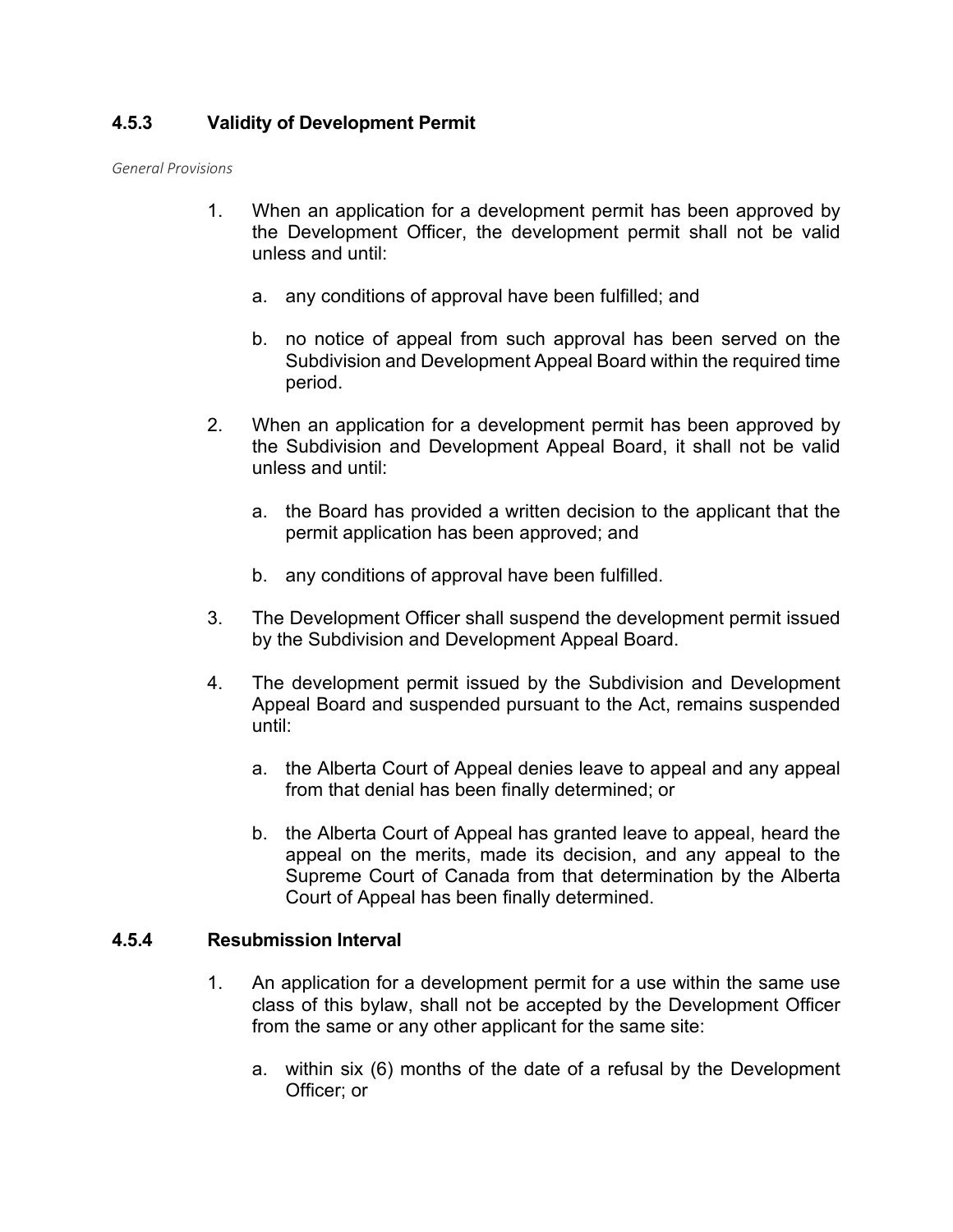- b. within six (6) months of the date of a written decision of the Subdivision and Development Appeal Board on a previous application, if the previous application was appealed to, and subsequently refused by, the Subdivision and Development Appeal Board; or
- c. within six (6) months of the date of a written decision of the Alberta Court of Appeal on the previous application if the application has been appealed to the Alberta Court of Appeal; or
- d. during the time prior to the decision of the Subdivision and Development Appeal Board or the Alberta Court of Appeal, if the application has been appealed to the Subdivision and Development Appeal Board or the Alberta Court of Appeal.
- 2. Subsection 4.5.4(1) shall not apply in the case of an Application for a development permit for a permitted use if the application complies with all the regulations of this bylaw.
- 3. If upon review of any application for a development permit, the Development Officer determines that Subsection 4.5.4(1) applies, then the application shall be returned to the applicant, along with any fees that have been submitted. The application shall not be considered as having been refused, but shall be deemed not to have been submitted.
- 4. Notwithstanding Subsection 4.5.4(1) above, if two (2) or more development permit applications for the same use class on the same site have been refused by the Development Officer, the Subdivision and Development Appeal Board, the Alberta Court of Appeal, or any combination of the above, the third and any subsequent development permit application for that use class on that site shall not be accepted by the Development Officer until one year from the date of the most recent refusal, unless that application is for a permitted use and complies in all respects with the Land Use **Classification**

#### **4.5.5 Expiry of Permit**

1. A development permit shall expire and shall no longer be valid after one (1) year from the date of approval of the permit, if no construction has been initiated. Construction includes, but is not limited to, site surface preparation or excavation. Furthermore: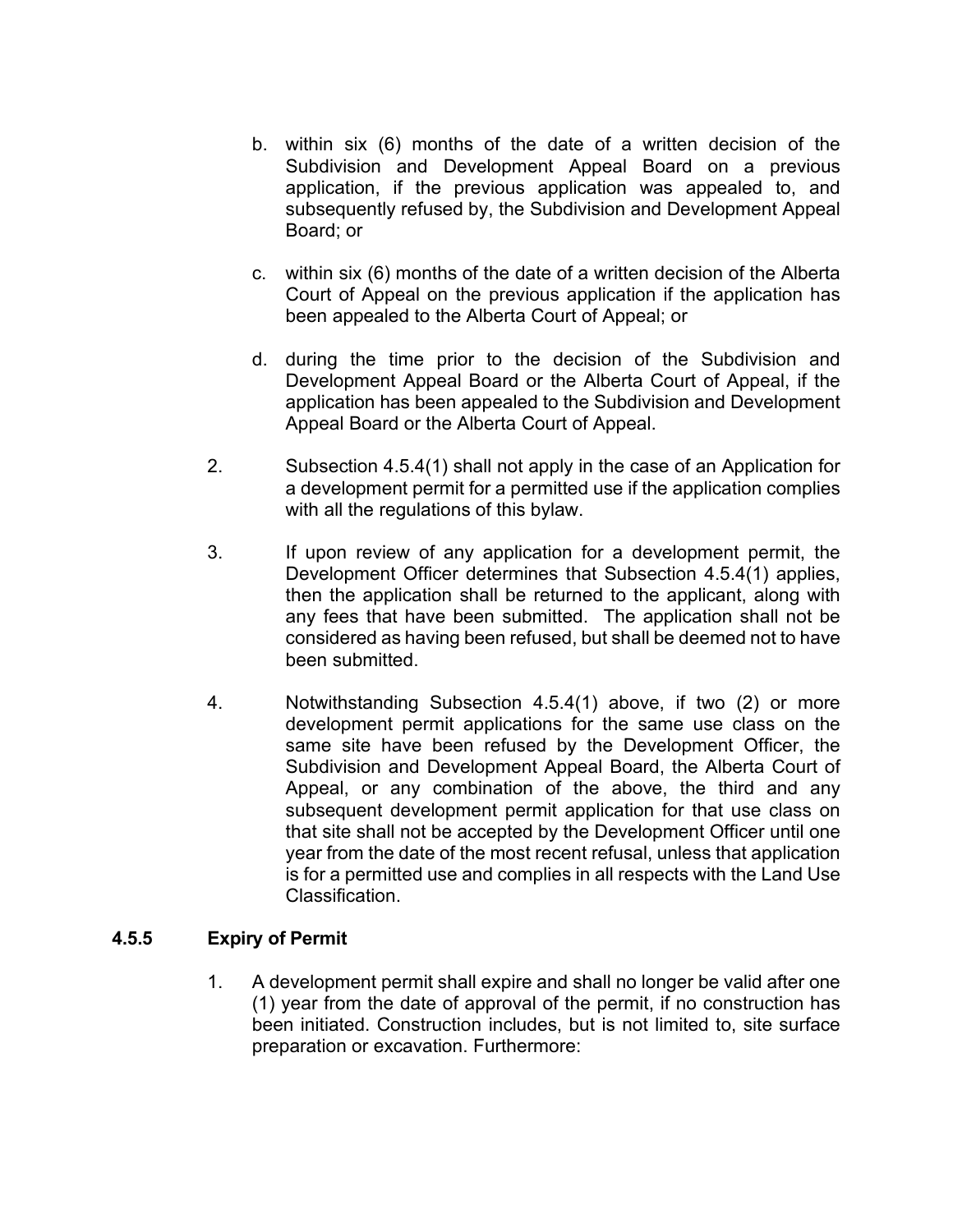- a. work such as engineering studies, geotechnical investigations, site surveys, soils analysis, environmental assessment and the like shall not be considered as construction in the context of this Subsection; and
- b. in the case of a change of use within an existing structure, where no significant construction or reconstruction is necessary, the applicant shall have the new Use in operation within one (1) year of the approval of the development permit.
- 2. Notwithstanding clause (1) above, if a building permit is issued for the development within the twelve (12) month period, the development permit issued therefore shall not lapse unless and until the building permit so issued is cancelled or allowed to lapse by virtue of work not having commenced within the statutory minimum period.
- 3. Where a development permit is issued for a site where any other development permit has been approved, all previous permits shall be invalid if the physical aspects of the development conflict, or both could not occur simultaneously upon the site, in conformity with the regulations of this bylaw.
- 4. Notwithstanding Subsection 4.5.5 time shall not run during an appeal of the development permit to the Subdivision and Development Appeal Board and any consequent court proceedings until:
	- a. the Subdivision and Development Appeal Board has issued a written decision of its approval of the development permit and there is no appeal from this decision of the Subdivision and Development Appeal Board; or
	- b. the Alberta Court of Appeal denies leave to appeal and any appeal from that denial has been fully determined; or
	- c. the Alberta Court of Appeal has granted leave to appeal, heard the appeal on the merits, made its decision, and any appeal to the Supreme Court of Canada from that determination by the Alberta Court of Appeal has been finally determined.

#### **4.6 Notification**

#### **4.6.1 Notification of Issuance of Development Permits**

1. For permitted use permits, where no variance has been granted, the Development Officer requires no notification of issuance, other than to each assessed owner of the site and the permit applicant.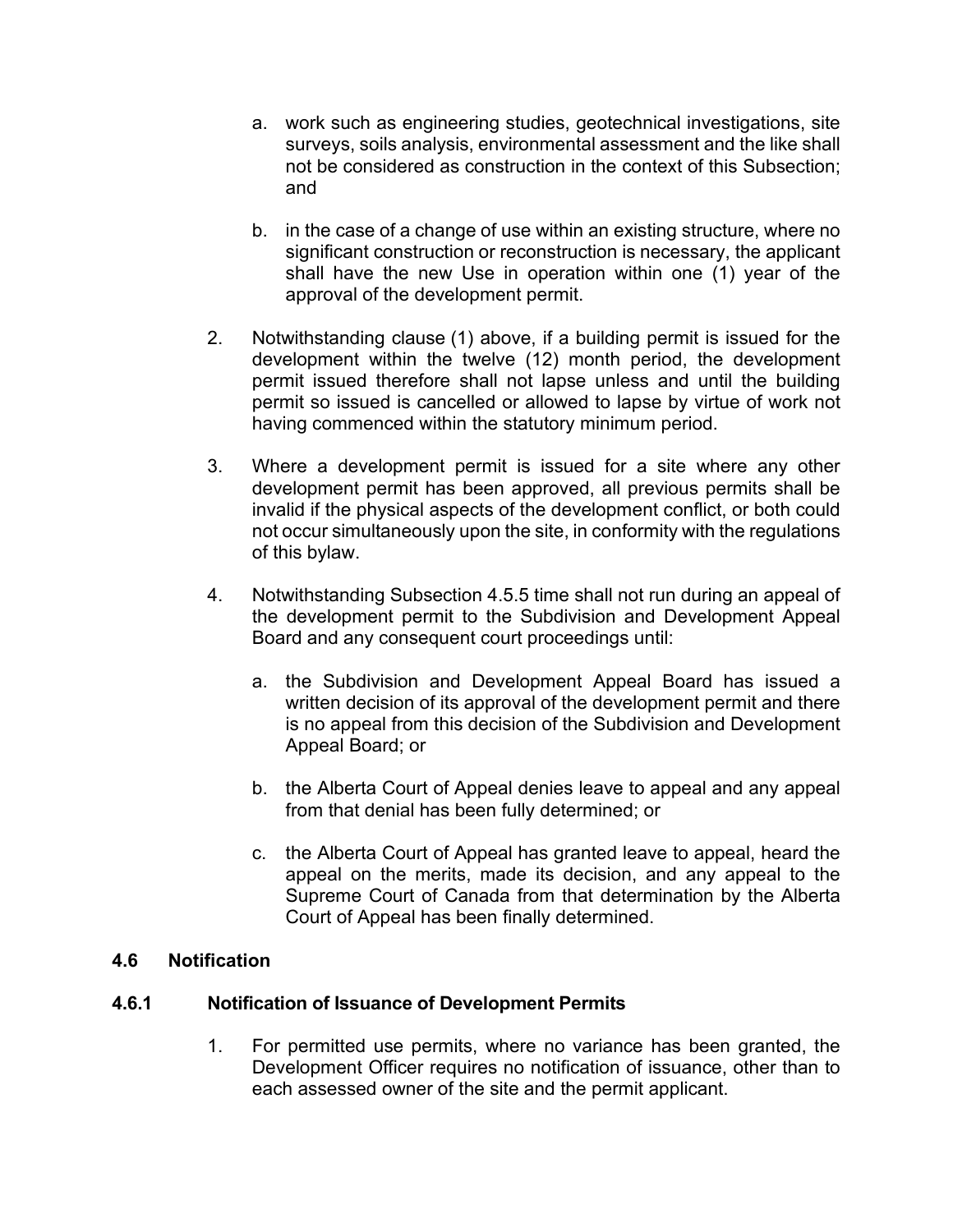- 2. Within seven (7) days of the issuance of a development permit for discretionary use permits issued by the Development Officer, or permits issued pursuant to Section 3.5 by the Development Officer;
	- a. the Development Officer shall send notice by regular mail to:
		- i. each assessed owner of the site or a part of the site of the development;
		- ii. each assessed owner of land, wholly or partly within a distance of 76m of the boundary of the site;
	- b. the notice shall include, but not be limited to:
		- i. the development permit number;
		- ii. the legal description and civic address of the site;
		- iii. a description of the proposed development or use for the site;
		- iv. the permit application date and permit issuance date;
		- v. the conditions of approval for the permit;
		- vi. the appeal deadline;
		- vii. the name and office phone number of the Development Officer,
		- viii. the office address and hours where the development permit file may be reviewed;
		- ix. the right of appeal; and
		- x. the appeal initiation procedure.
- 3. During any cessation of ordinary mail delivery, the written notice described above shall be given by such other alternative means as the Development Officer may specify.
- 4. The Development Officer at their sole discretion may, if they deem necessary, notify other owners beyond the 76m distance from the site.

#### **4.6.2 Notification of Refusals of Development Permits**

1. Where the Development Officer has reviewed a development permit application and has chosen to refuse the application the Development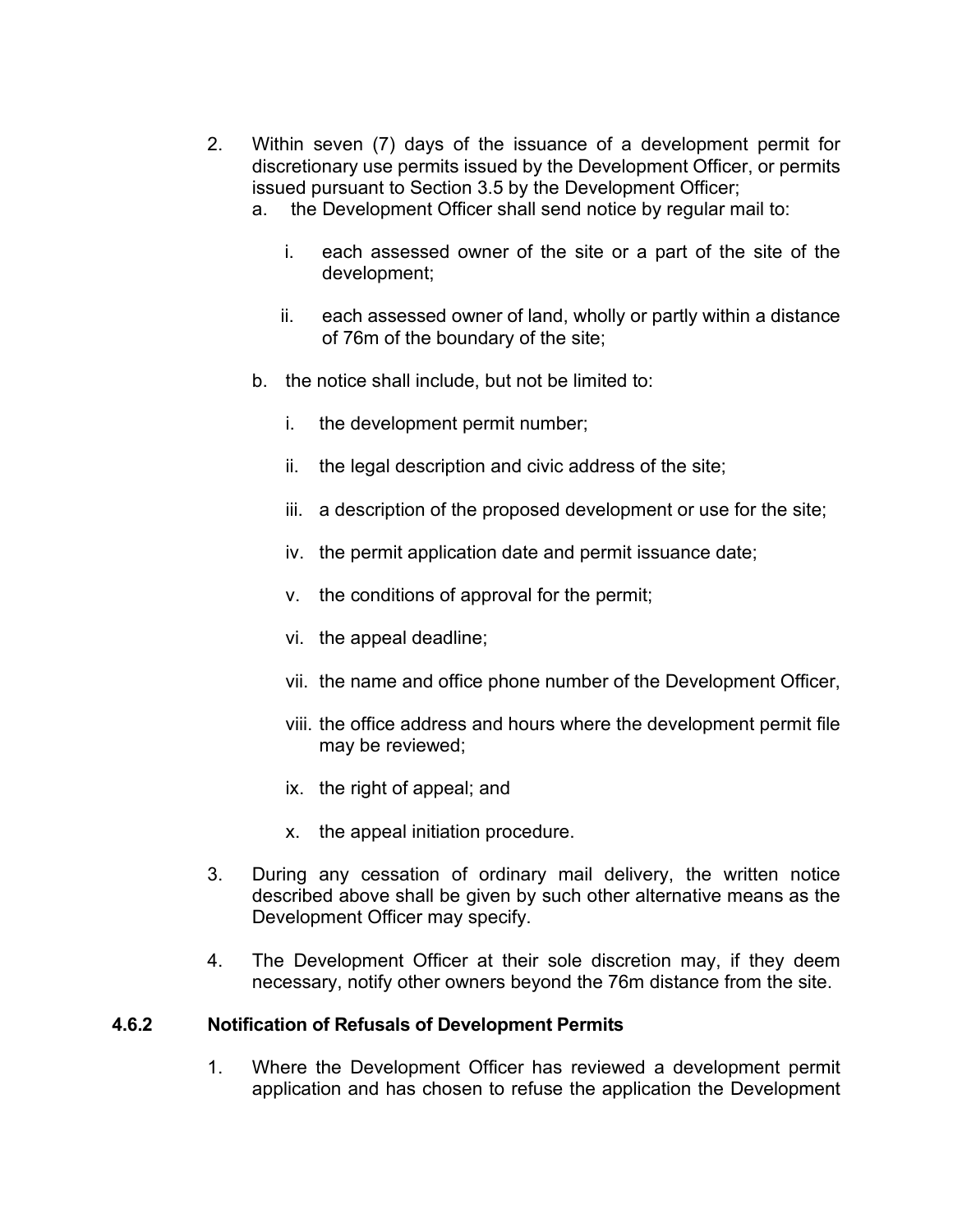Officer shall send notice by regular mail to the development permit applicant and to each owner of the site or a part of the site of the proposed development.

- 2. The notice shall include, but not be limited to:
	- a. the development permit application number;
	- b. the legal description and civic address of the proposed site;
	- c. a description of the proposed development or use for the site;
	- d. include the permit application date and permit refusal date;
	- e. the reasons for the refusal of the application;
	- f. the decision appeal deadline;
	- g. the name and office phone number of the Development Officer,
	- h. the office address and hours where the development permit file may be reviewed;
	- i. the right of appeal; and
	- j. the appeal initiation procedure.

# **4.6.3 Notification of Applications of Direct Control Development Permit Applications**

- 1. An application for a development permit in respect of development of land or a building in a Direct Control District shall require that each assessed owner of land within 76m of the site, or such greater distance as determined by the Development Authority, shall be given notice of the application by regular mail or be delivered in person by the Development Officer.
- 2. Further to Subsection (1), the Development Authority may also determine that other owners of land or persons may be affected by the proposed development and shall give notice of the application by mail or in person.
- 3. The above-mentioned notice shall state:
	- a. the proposed use of the building or site;